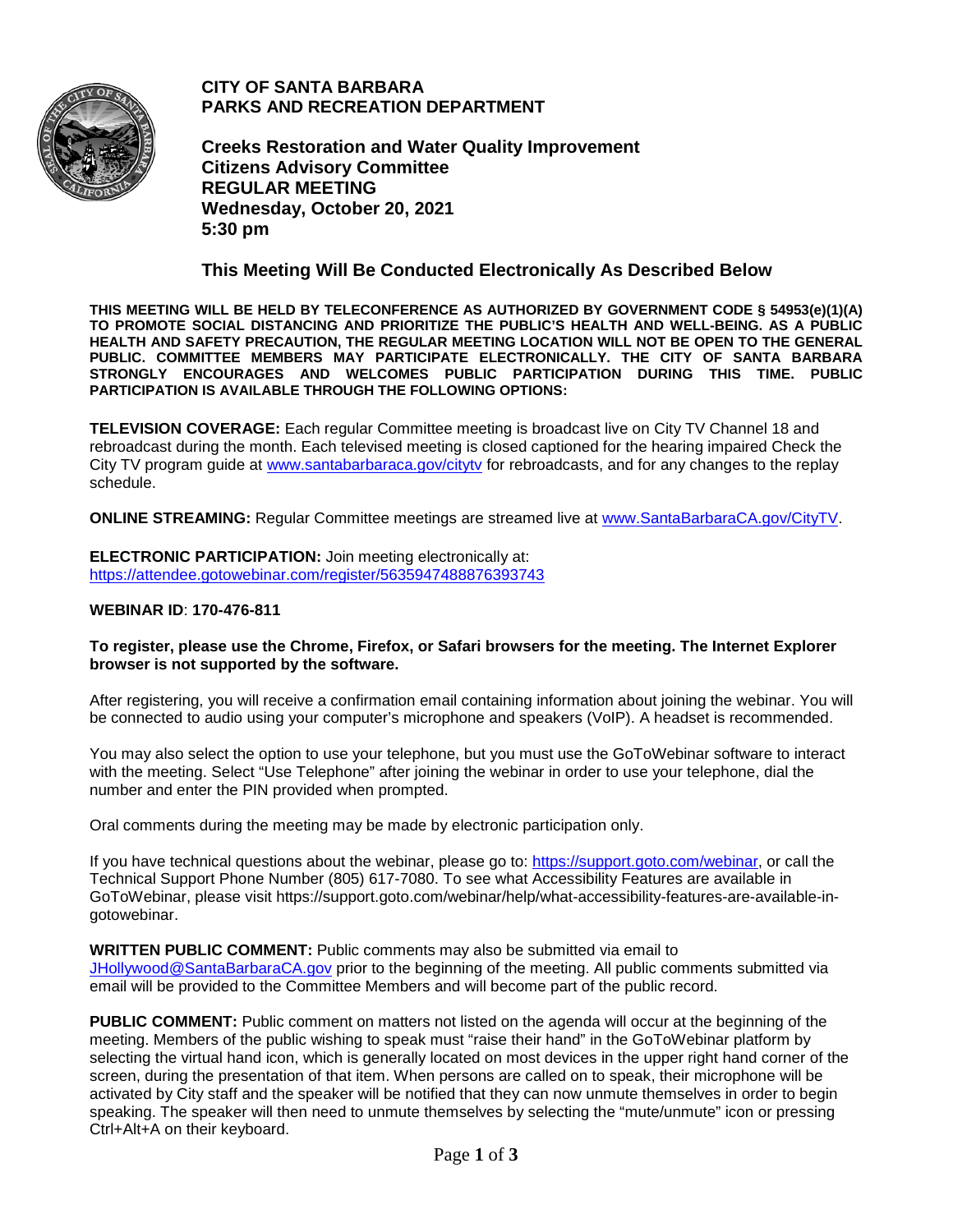For those who need accessibility accommodation in using the "raise hand" function and/or registering to participate in the GoToWebinar session, please contact the Creeks Division office by 5:00 pm the day before the meeting for assistance. Additionally, a speaker may email *jhollywood@santabarbaraca.gov* by 5:00 pm the day before the meeting, stating which item they wish to speak on. When persons are called on to speak, their microphone will be activated and the speaker will be notified by City staff that they can now unmute themselves in order to begin speaking. The speaker will then need to unmute themselves by selecting the "mute/unmute" icon or pressing Ctrl+Alt+A on their keyboard.

Each speaker will be given a total of 2 minutes to address the Committee. Pooling of time is not allowed during general public comment. The time allotted for general public comment at the beginning of the 5:30 meeting is 30 minutes. The Committee, upon majority vote, may decline to hear a speaker on the grounds that the subject matter is beyond the City's subject matter jurisdiction.

**PUBLIC COMMENT ON AGENDIZED ITEMS:** Members of the public wishing to speak on a matter on the agenda must "raise their hand" in the GoToWebinar platform by selecting the virtual hand icon during the presentation of that item. The "raise hand" icon is generally located on most devices in the upper right hand corner of the screen. For those who need accessibility accommodation in using the "raise hand" function, please contact the Creeks Division office by 5:00 pm the day before the meeting for assistance. Additionally, a speaker may email [jhollywood@santabarbaraca.gov](mailto:jhollywood@santabarbaraca.gov) by 5:00 pm the day before a meeting, stating which item they wish to speak on. When persons are called on to speak, their microphone will be activated and they will be notified to begin speaking. Each speaker will be given a total of 2 minutes to address the Committee. Pooling of time is not allowed during meetings conducted electronically.

**ORDER OF BUSINESS:** Regular meetings of the Creeks Advisory Committee begin at 5:30 pm.

**REPORTS:** Copies of documents relating to agenda items are available for review online at the City Creeks Division website: [http://www.sbcreeks.com.](http://www.sbcreeks.com/) In accordance with state law requirements, this agenda generally contains only a brief general description of each item of business to be transacted or discussed at the meeting. Should you wish more detailed information regarding any particular agenda item, you are encouraged to obtain a copy of the related staff reports and attachments online at the City's website [\(https://www.SantaBarbaraCA.gov/gov/brdcomm/ac/creeks\)](https://www.santabarbaraca.gov/gov/brdcomm/ac/creeks) Materials related to an item on this agenda submitted to the Committee after distribution of the agenda packet are posted to the City's website as soon as reasonably feasible.

**SPANISH INTERPRETATION:** If you need interpretation of your communications to the Committee from Spanish to English, please contact the Creeks Division office at (805) 897-2658 or by email at [jhollywood@santabarbaraca.gov.](mailto:jhollywood@santabarbaraca.gov) If possible, notification of at least 48 hours will usually enable the City to make arrangements.

**INTERPRETACIÓN EN ESPAÑOL**: Si necesita una interpretación del español al inglés, para sus comunicaciones al El Comite, comuníquese con la Oficina de Arroyos al (805) 897-2658, o por correo electrónico a jhollywood@SantaBarbaraCA.gov. Si es posible, la notificación de al menos 48 horas generalmente permitirá a la Ciudad hacer los arreglos

**AMERICANS WITH DISABILITIES ACT:** If you need auxiliary aids or services or staff assistance to attend or participate in this meeting, please contact the Creeks Division Office at 897-2658 or by email at jhollywood@SantaBarbaraCA.gov. If possible, notification at least 48 hours prior to the meeting will usually enable the City to make reasonable arrangements. Specialized services, such as sign language interpretation or documents in Braille, may require additional lead time to arrange.